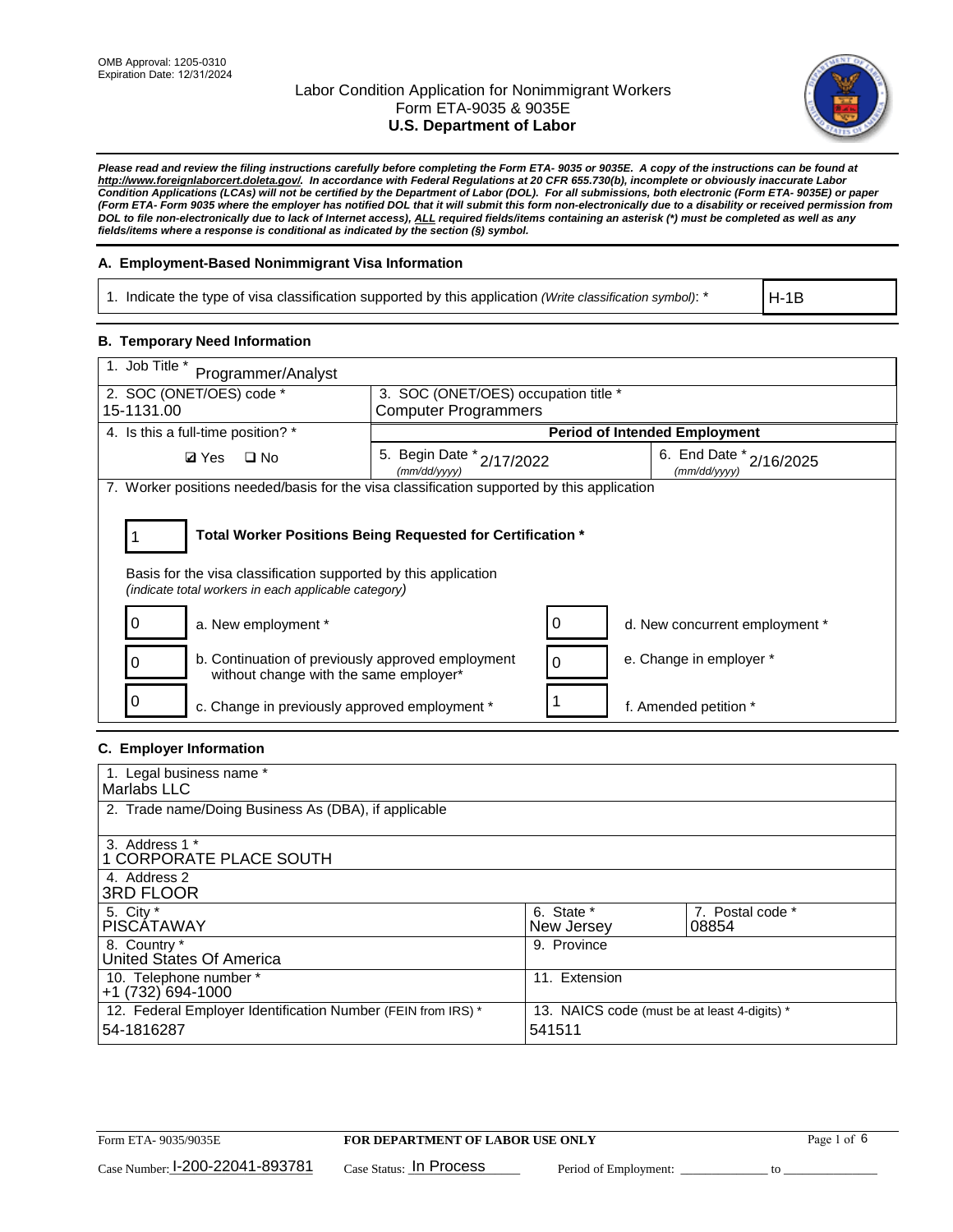

# **D. Employer Point of Contact Information**

**Important Note**: The information contained in this Section must be that of an employee of the employer who is authorized to act on behalf of the employer in labor certification matters. The information in this Section must be different from the agent or attorney information listed in Section E, unless the attorney is an employee of the employer.

| 1. Contact's last (family) name *               | 2. First (given) name * |                          | 3. Middle name(s)         |
|-------------------------------------------------|-------------------------|--------------------------|---------------------------|
| Vidyadharan                                     | Sanjay                  |                          |                           |
| 4. Contact's job title *<br>Chief Legal Officer |                         |                          |                           |
| 5. Address 1 *<br>1 CORPORATE PLACE SOUTH       |                         |                          |                           |
| 6. Address 2<br>3RD FLOOR                       |                         |                          |                           |
| 7. City $*$<br><b>PISCÁTAWAY</b>                |                         | 8. State *<br>New Jersey | 9. Postal code *<br>08854 |
| 10. Country *<br>United States Of America       |                         | 11. Province             |                           |
| 12. Telephone number *                          | 13. Extension           | 14. E-Mail address       |                           |
| +1 (732) 694-1000                               | 1600                    | sanjay@marlabs.com       |                           |

# **E. Attorney or Agent Information (If applicable)**

**Important Note**: The employer authorizes the attorney or agent identified in this section to act on its behalf in connection with the filing of this application.

| 1. Is the employer represented by an attorney or agent in the filing of this application? *<br>If "Yes," complete the remainder of Section E below. |                            |              |                               |                   | $\Box$ Yes                                           | <b>Ø</b> No |
|-----------------------------------------------------------------------------------------------------------------------------------------------------|----------------------------|--------------|-------------------------------|-------------------|------------------------------------------------------|-------------|
| 2. Attorney or Agent's last (family) name §                                                                                                         | 3. First (given) name $\S$ |              |                               | 4. Middle name(s) |                                                      |             |
| 5. Address 1 §                                                                                                                                      |                            |              |                               |                   |                                                      |             |
| 6. Address 2                                                                                                                                        |                            |              |                               |                   |                                                      |             |
| 7. City §                                                                                                                                           |                            | 8. State §   |                               |                   | 9. Postal code §                                     |             |
| 10. Country §                                                                                                                                       |                            | 11. Province |                               |                   |                                                      |             |
| 12. Telephone number §                                                                                                                              | 13. Extension              |              | 14. E-Mail address            |                   |                                                      |             |
| 15. Law firm/Business name §                                                                                                                        |                            |              | 16. Law firm/Business FEIN §  |                   |                                                      |             |
| 17. State Bar number (only if attorney) §                                                                                                           |                            |              | standing (only if attorney) § |                   | 18. State of highest court where attorney is in good |             |
| 19. Name of the highest State court where attorney is in good standing (only if attorney) §                                                         |                            |              |                               |                   |                                                      |             |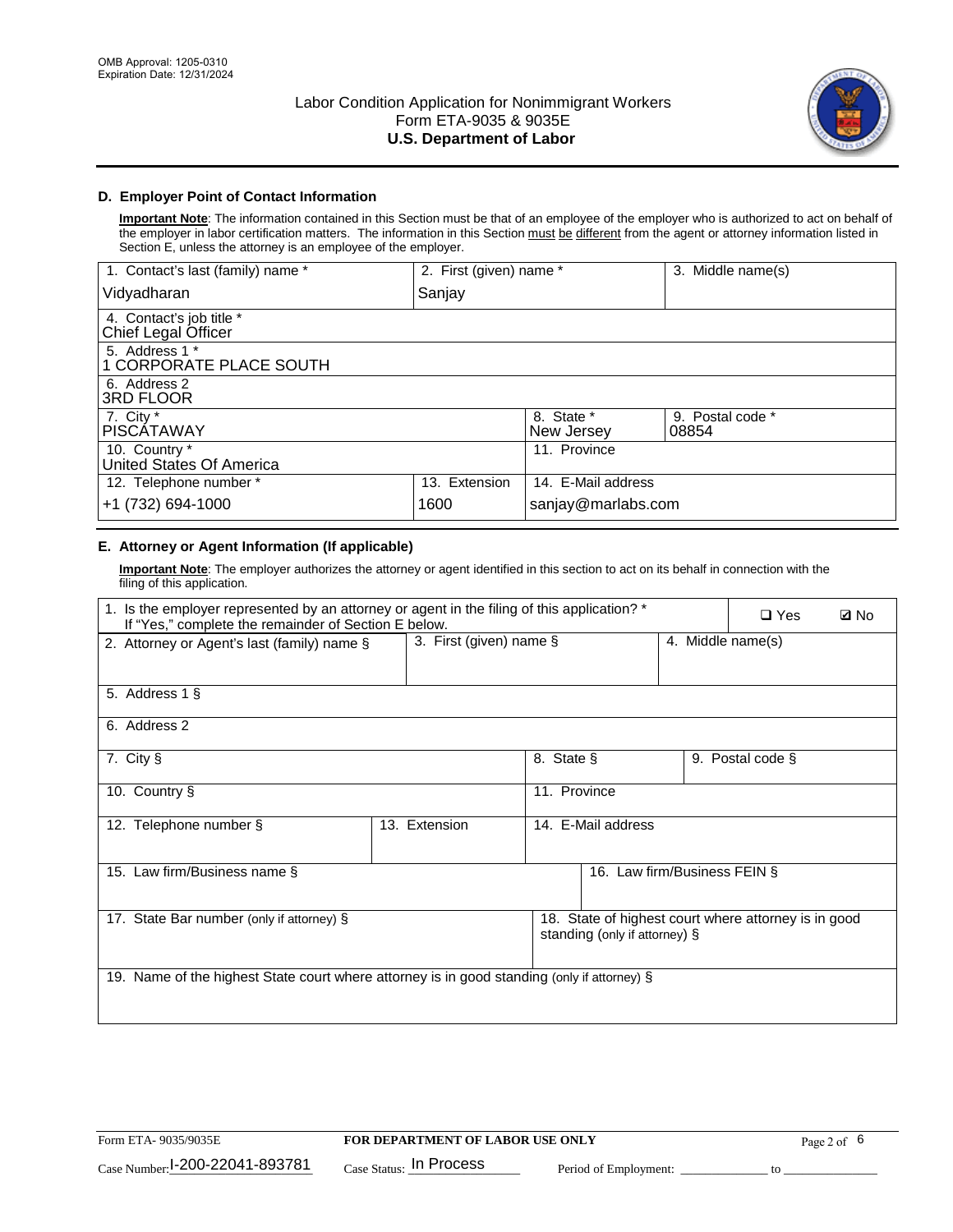

#### **F. Employment and Wage Information**

**Important Note**: The employer must define the intended place(s) of employment with as much geographic specificity as possible. Each intended place(s) of employment listed below must be the worksite or physical location where the work will actually be performed and cannot be a P.O. Box. The employer must identify all intended places of employment, including those of short duration, on the LCA. 20 CFR 655.730(c)(5). If the employer is submitting this form non-electronically and the work is expected to be performed in more than one location, an attachment must be submitted in order to complete this section. An employer has the option to use either a single Form ETA-9035/9035E or multiple forms to disclose all intended places of employment. If the employer has more than ten (10) intended places of employment at the time of filing this application, the employer must file as many additional LCAs as are necessary to list all intended places of employment. See the form instructions for further information about identifying all intended places of employment.

#### a.*Place of Employment Information* 1

|                                                                              | 1. Enter the estimated number of workers that will perform work at this place of employment under<br>the LCA.*                 |  | 1                                        |                      |                          |              |  |
|------------------------------------------------------------------------------|--------------------------------------------------------------------------------------------------------------------------------|--|------------------------------------------|----------------------|--------------------------|--------------|--|
|                                                                              | 2. Indicate whether the worker(s) subject to this LCA will be placed with a secondary entity at this<br>place of employment. * |  |                                          |                      |                          | $\square$ No |  |
|                                                                              | 3. If "Yes" to question 2, provide the legal business name of the secondary entity. §                                          |  |                                          |                      |                          |              |  |
|                                                                              | Ernst & Young                                                                                                                  |  |                                          |                      |                          |              |  |
|                                                                              | 4. Address 1 *<br>600 Frank E Rodgers Blvd N, APT 1                                                                            |  |                                          |                      |                          |              |  |
|                                                                              | 5. Address 2                                                                                                                   |  |                                          |                      |                          |              |  |
|                                                                              | 6. City $*$<br>7. County *<br>Hudson<br>Harrison<br>8. State/District/Territory *<br>9. Postal code *                          |  |                                          |                      |                          |              |  |
| New Jersey<br>07029                                                          |                                                                                                                                |  |                                          |                      |                          |              |  |
| 10. Wage Rate Paid to Nonimmigrant Workers *<br>10a. Per: (Choose only one)* |                                                                                                                                |  |                                          |                      |                          |              |  |
|                                                                              | □ Hour □ Week □ Bi-Weekly □ Month ☑ Year<br>From* \$ 76300 00<br>To: $\S$                                                      |  |                                          |                      |                          |              |  |
|                                                                              | 11. Prevailing Wage Rate *<br>11a. Per: (Choose only one)*                                                                     |  |                                          |                      |                          |              |  |
|                                                                              | 76294 00<br>$\mathbf{\$}$                                                                                                      |  | □ Hour □ Week □ Bi-Weekly □ Month ☑ Year |                      |                          |              |  |
|                                                                              | Questions 12-14. Identify the source used for the prevailing wage (PW) (check and fully complete only one): *                  |  |                                          |                      |                          |              |  |
| 12.                                                                          | A Prevailing Wage Determination (PWD) issued by the Department of Labor                                                        |  |                                          |                      | a. PWD tracking number § |              |  |
| 13.                                                                          | A PW obtained independently from the Occupational Employment Statistics (OES) Program                                          |  |                                          |                      |                          |              |  |
| $\mathbf v$                                                                  | a. Wage Level (check one): §                                                                                                   |  |                                          | b. Source Year §     |                          |              |  |
|                                                                              | ☑ ⊪<br>$\square$ $\square$<br>$\Box$ IV<br>$\Box$ N/A<br>□⊥                                                                    |  |                                          | 7/1/2021 - 6/30/2022 |                          |              |  |
| 14.                                                                          | A PW obtained using another legitimate source (other than OES) or an independent authoritative source                          |  |                                          |                      |                          |              |  |
|                                                                              | a. Source Type (check one): §<br>$\Box$ CBA<br>$\Box$ DBA<br>$\square$ SCA<br>$\Box$ Other/ PW Survey                          |  |                                          | b. Source Year §     |                          |              |  |
|                                                                              | c. If responded "Other/ PW Survey" in question 14.a, enter the name of the survey producer or publisher §                      |  |                                          |                      |                          |              |  |
|                                                                              | d. If responded "Other/ PW Survey" in question 14.a, enter the title or name of the PW survey §                                |  |                                          |                      |                          |              |  |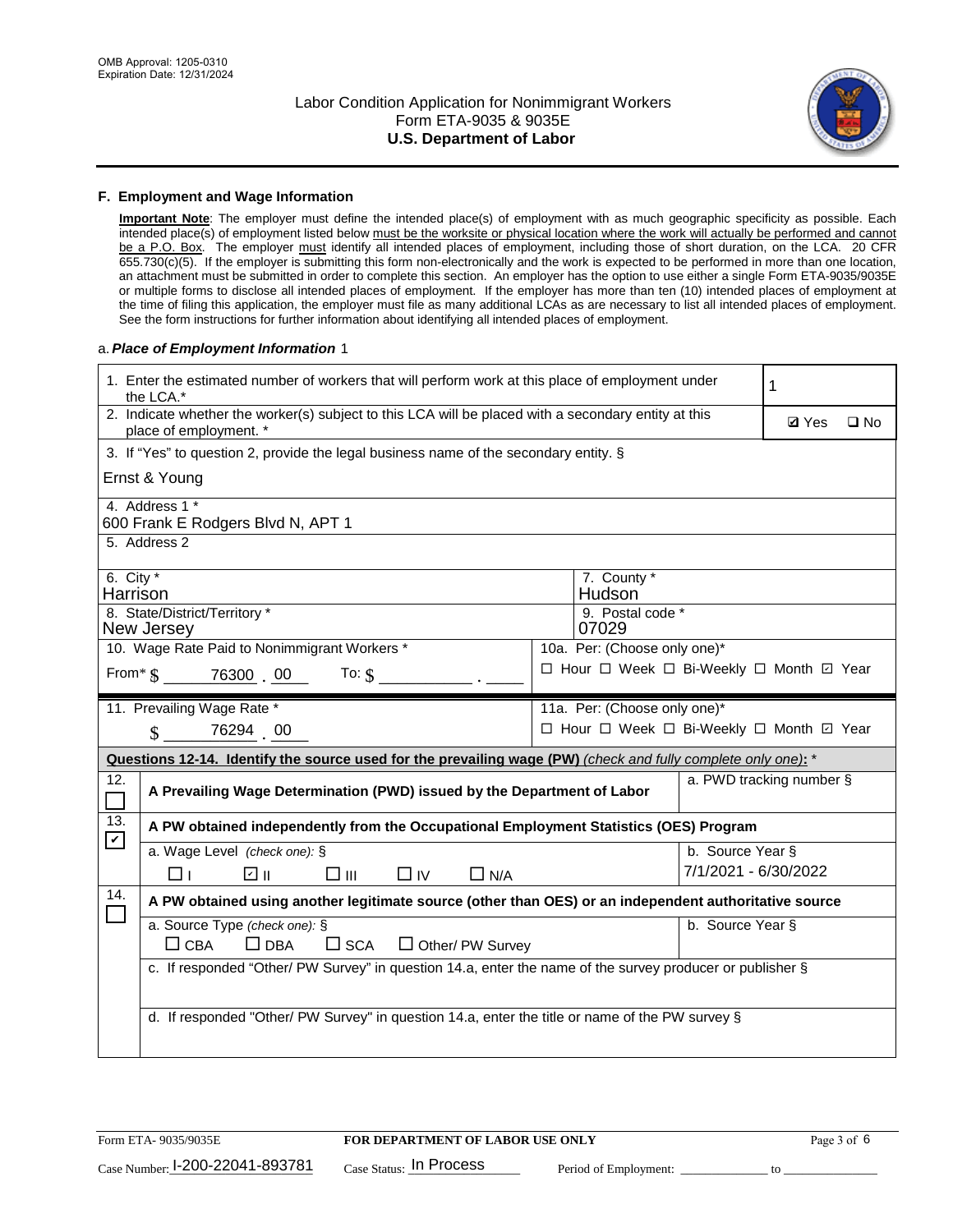

# **G. Employer Labor Condition Statements**

! *Important Note:* In order for your application to be processed, you MUST read Section G of the Form ETA-9035CP - General Instructions for the 9035 & 9035E under the heading "Employer Labor Condition Statements" and agree to all four (4) labor condition statements summarized below:

- (1) **Wages:** The employer shall pay nonimmigrant workers at least the prevailing wage or the employer's actual wage, whichever is higher, and pay for non-productive time. The employer shall offer nonimmigrant workers benefits and eligibility for benefits provided as compensation for services on the same basis as the employer offers to U.S. workers. The employer shall not make deductions to recoup a business expense(s) of the employer including attorney fees and other costs connected to the performance of H-1B, H-1B1, or E-3 program functions which are required to be performed by the employer. This includes expenses related to the preparation and filing of this LCA and related visa petition information. 20 CFR 655.731;
- (2) **Working Conditions:** The employer shall provide working conditions for nonimmigrants which will not adversely affect the working conditions of workers similarly employed. The employer's obligation regarding working conditions shall extend for the duration of the validity period of the certified LCA or the period during which the worker(s) working pursuant to this LCA is employed by the employer, whichever is longer. 20 CFR 655.732;
- (3) **Strike, Lockout, or Work Stoppage:** At the time of filing this LCA, the employer is not involved in a strike, lockout, or work stoppage in the course of a labor dispute in the occupational classification in the area(s) of intended employment. The employer will notify the Department of Labor within 3 days of the occurrence of a strike or lockout in the occupation, and in that event the LCA will not be used to support a petition filing with the U.S. Citizenship and Immigration Services (USCIS) until the DOL Employment and Training Administration (ETA) determines that the strike or lockout has ended. 20 CFR 655.733; and
- (4) **Notice:** Notice of the LCA filing was provided no more than 30 days before the filing of this LCA or will be provided on the day this LCA is filed to the bargaining representative in the occupation and area of intended employment, or if there is no bargaining representative, to workers in the occupation at the place(s) of employment either by electronic or physical posting. This notice was or will be posted for a total period of 10 days, except that if employees are provided individual direct notice by e-mail, notification need only be given once. A copy of the notice documentation will be maintained in the employer's public access file. A copy of this LCA will be provided to each nonimmigrant worker employed pursuant to the LCA. The employer shall, no later than the date the worker(s) report to work at the place(s) of employment, provide a signed copy of the certified LCA to the worker(s) working pursuant to this LCA. 20 CFR 655.734.

1. **I have read and agree to** Labor Condition Statements 1, 2, 3, and 4 above and as fully explained in Section G of the Form ETA-9035CP – General Instructions for the 9035 & 9035E and the Department's regulations at 20 CFR 655 Subpart H. \*

**Ø**Yes ロNo

### **H. Additional Employer Labor Condition Statements –H-1B Employers ONLY**

!**Important Note***:* In order for your H-1B application to be processed, you MUST read Section H – Subsection 1 of the Form ETA 9035CP – General Instructions for the 9035 & 9035E under the heading "Additional Employer Labor Condition Statements" and answer the questions below.

#### *a. Subsection 1*

| 1. At the time of filing this LCA, is the employer H-1B dependent? §                                                                                                                                                                                            |            |      | $\square$ No |  |  |
|-----------------------------------------------------------------------------------------------------------------------------------------------------------------------------------------------------------------------------------------------------------------|------------|------|--------------|--|--|
| 2. At the time of filing this LCA, is the employer a willful violator? $\S$                                                                                                                                                                                     |            |      | ⊡ No         |  |  |
| 3. If "Yes" is marked in questions H.1 and/or H.2, you must answer "Yes" or "No" regarding<br>whether the employer will use this application ONLY to support H-1B petitions or extensions of<br>status for exempt H-1B nonimmigrant workers? §                  |            |      | $\Box$ No    |  |  |
| 4. If "Yes" is marked in question H.3, identify the statutory basis for the<br>■ \$60,000 or higher annual wage<br>exemption of the H-1B nonimmigrant workers associated with this<br>□ Master's Degree or higher in related specialty<br>$\Box$ Both<br>LCA. § |            |      |              |  |  |
| H-1B Dependent or Willful Violator Employers -Master's Degree or Higher Exemptions ONLY                                                                                                                                                                         |            |      |              |  |  |
| 5. Indicate whether a completed Appendix A is attached to this LCA covering any H-1B<br>nonimmigrant worker for whom the statutory exemption will be based <b>ONLY</b> on attainment of a<br>Master's Degree or higher in related specialty. §                  | $\Box$ Yes | ⊡ No | <b>Q</b> N/A |  |  |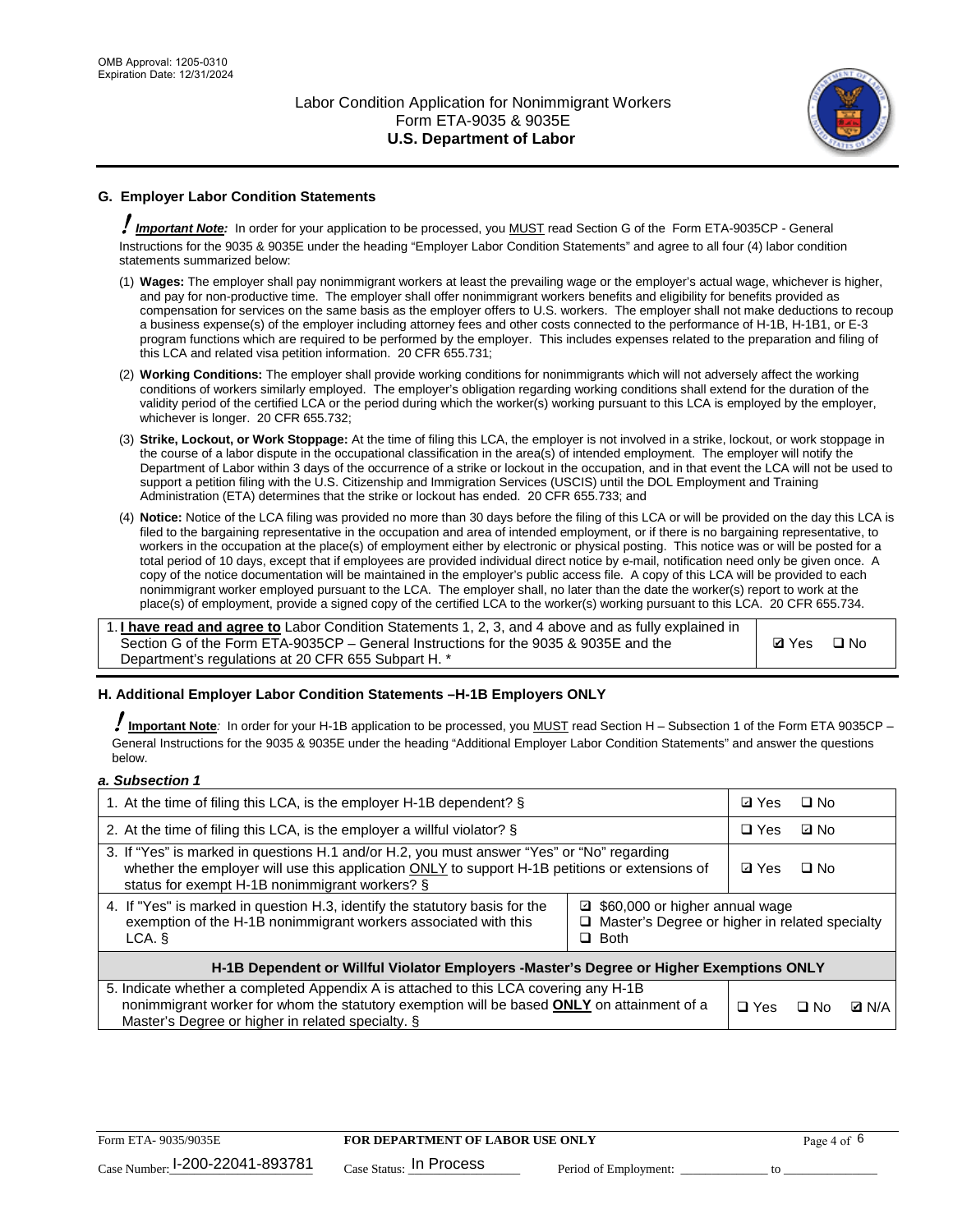

**If you marked "Yes" to questions H.a.1 (H-1B dependent) and/or H.a.2 (H-1B willful violator) and "No" to question H.a.3 (exempt H-1B nonimmigrant workers), you MUST read Section H – Subsection 2 of the Form ETA 9035CP – General Instructions for the 9035 & 9035E under the heading "Additional Employer Labor Condition Statements" and indicate your agreement to all three (3) additional statements summarized below.**

#### *b. Subsection 2*

- A. **Displacement:** An H-1B dependent or willful violator employer is prohibited from displacing a U.S. worker in its own workforce within the period beginning 90 days before and ending 90 days after the date of filing of the visa petition. 20 CFR 655.738(c);
- B. **Secondary Displacement:** An H-1B dependent or willful violator employer is prohibited from placing an H-1B nonimmigrant worker(s) with another/secondary employer where there are indicia of an employment relationship between the nonimmigrant worker(s) and that other/secondary employer (thus possibly affecting the jobs of U.S. workers employed by that other employer), unless and until the employer subject to this LCA makes the inquiries and/or receives the information set forth in 20 CFR 655.738(d)(5) concerning that other/secondary employer's displacement of similarly employed U.S. workers in its workforce within the period beginning 90 days before and ending 90 days after the date of such placement. 20 CFR 655.738(d). Even if the required inquiry of the secondary employer is made, the H-1B dependent or willful violator employer will be subject to a finding of a violation of the secondary displacement prohibition if the secondary employer, in fact, displaces any U.S. worker(s) during the applicable time period; and
- C. **Recruitment and Hiring:** Prior to filing this LCA or any petition or request for extension of status for nonimmigrant worker(s) supported by this LCA, the H-1B dependent or willful violator employer must take good faith steps to recruit U.S. workers for the job(s) using procedures that meet industry-wide standards and offer compensation that is at least as great as the required wage to be paid to the nonimmigrant worker(s) pursuant to 20 CFR 655.731(a). The employer must offer the job(s) to any U.S. worker who applies and is equally or better qualified for the job than the nonimmigrant worker. 20 CFR 655.739.

| 6. I have read and agree to Additional Employer Labor Condition Statements A, B, and C above and |       |           |
|--------------------------------------------------------------------------------------------------|-------|-----------|
| as fully explained in Section H – Subsections 1 and 2 of the Form ETA 9035CP – General           | □ Yes | $\Box$ No |
| Instructions for the 9035 & 9035E and the Department's regulations at 20 CFR 655 Subpart H. §    |       |           |

### **I. Public Disclosure Information**

! **Important Note***:* You must select one or both of the options listed in this Section.

| 1. Public disclosure information in the United States will be kept at: * |  |  |  |  |  |  |  |
|--------------------------------------------------------------------------|--|--|--|--|--|--|--|
|--------------------------------------------------------------------------|--|--|--|--|--|--|--|

**sqrt** Employer's principal place of business □ Place of employment

### **J. Notice of Obligations**

A. Upon receipt of the certified LCA, the employer must take the following actions:

- o Print and sign a hard copy of the LCA if filing electronically (20 CFR 655.730(c)(3));<br>
Maintain the original signed and certified LCA in the employer's files (20 CFR 655.7
- Maintain the original signed and certified LCA in the employer's files (20 CFR 655.705(c)(2); 20 CFR 655.730(c)(3); and 20 CFR 655.760); and
- o Make a copy of the LCA, as well as necessary supporting documentation required by the Department of Labor regulations, available for public examination in a public access file at the employer's principal place of business in the U.S. or at the place of employment within one working day after the date on which the LCA is filed with the Department of Labor (20 CFR 655.705(c)(2) and 20 CFR 655.760).
- B. The employer must develop sufficient documentation to meet its burden of proof with respect to the validity of the statements made in its LCA and the accuracy of information provided, in the event that such statement or information is challenged (20 CFR 655.705(c)(5) and 20 CFR 655.700(d)(4)(iv)).
- C. The employer must make this LCA, supporting documentation, and other records available to officials of the Department of Labor upon request during any investigation under the Immigration and Nationality Act (20 CFR 655.760 and 20 CFR Subpart I).

*I declare under penalty of perjury that I have read and reviewed this application and that to the best of my knowledge, the*  information contained therein is true and accurate. I understand that to knowingly furnish materially false information in the *preparation of this form and any supplement thereto or to aid, abet, or counsel another to do so is a federal offense punishable by fines, imprisonment, or both (18 U.S.C. 2, 1001,1546,1621).*

| 1. Last (family) name of hiring or designated official *   2. First (given) name of hiring or designated official *   3. Middle initial §<br>Vidyadharan | Saniav           |  |
|----------------------------------------------------------------------------------------------------------------------------------------------------------|------------------|--|
| 4. Hiring or designated official title *<br>Chief Legal Officer                                                                                          |                  |  |
| 5. Signature *                                                                                                                                           | 6. Date signed * |  |

| Form ETA-9035/9035E             | <b>FOR DEPARTMENT OF LABOR USE ONLY</b> | Page 5 of 6           |  |
|---------------------------------|-----------------------------------------|-----------------------|--|
| Case Number: 1-200-22041-893781 | $_{\text{Case Status:}}$ In Process     | Period of Employment: |  |